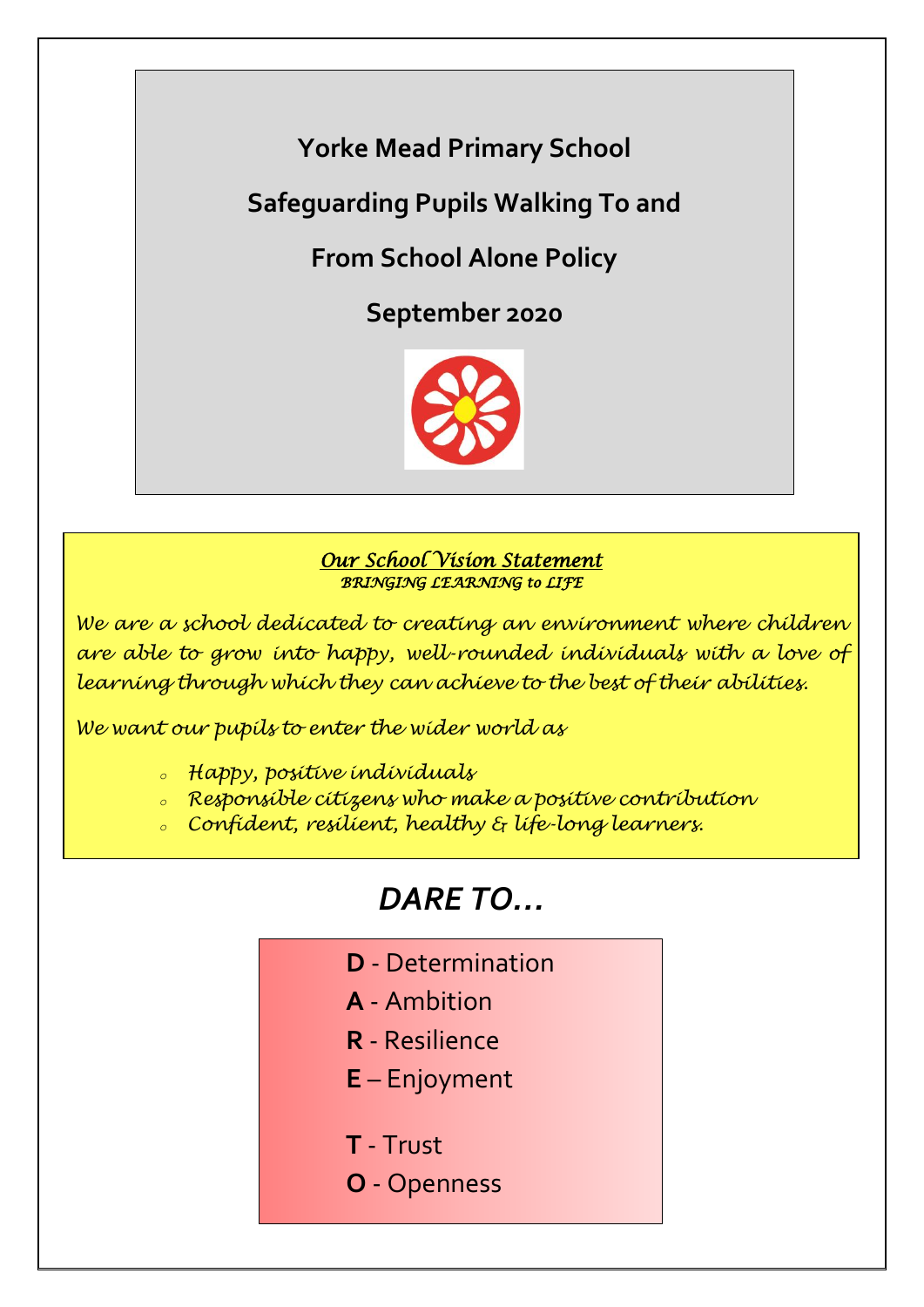There are no laws around age or distance of walking to school. A families' guide to the law states: "*There is no law prohibiting children from being out on their own at any age. It is a matter of judgement for parents to decide when children can play out on their own, walk to the shops or school."* 

Parents are legally obliged to ensure their children get to school and attend regularly, but this in itself does not disallow independent travel. However, as a school we are responsible for the welfare of our pupils and therefore have to consider what we believe is good practice in ensuring the safety of our pupils. We also have an obligation to alert relevant authorities should we believe a child's welfare is at risk.

#### **Pupils in Foundation Stage or KS1**

Our agreed school policy is that no pupil in Foundation Stage or Key Stage One should walk to or from school on his or her own, or be left on their own on the school premises either before or after school. In addition, we will only hand over pupils to named adults or older siblings provided they are 14 years old or above (however, if the professional judgement of the adult at school deems the older sibling not to be suitable, they will not hand the child over).

Pupils will not be handed over to other adults unless the school has been informed by the parent that they have made this arrangement. We also ask that you keep us informed of any changes in arrangements, preferably by letter. If someone turns up to collect your child, and we have not been notified, the adult will have to wait until we have verified his or her identity. If no one turns up to collect a child in these year groups, they will be kept in school and parents contacted. If the child is not collected and we have failed to make contact with the child's carer or other listed contacts on record, we will consult with family services.

We will not allow older brothers or sisters in primary school to collect younger siblings.

#### **Pupils in KS2 (Years 3, 4, 5 and 6)**

While there is no set age when children are ready to walk to school or home on their own, we believe that pupils in year 3 and 4 should still be still brought to and collected from school and this is our school policy. We also believe that Year 5 children should be brought to school and collected at the start of the year, but understand that in the summer term some Year 5 children may be ready to be more independent, depending where they live. We also understand that children in key stage 2 may be ready to be dropped at the school gates and walk into school independently.

With regards to pupils in Year 6 (and the summer term of Year 5), we believe that you as parents need to decide whether your child is ready for the responsibility of walking to and from school alone. In deciding whether your child is ready to walk to school you should assess any risks associated with the route and your child's confidence. Work with your children to build up their independence while walking to school through route finding, road safety skills and general awareness.

There are many ways you can prepare your child to make an independent journey.

Children who are driven to school do not have the opportunity to develop road awareness and are therefore more vulnerable when they start to walk to school independently. Walking to school is a great opportunity to learn road safety skills. The best way to do this is to walk with your children from a young age, teaching them about crossing the road, learning how to navigate and a host of other skills. This helps them gain the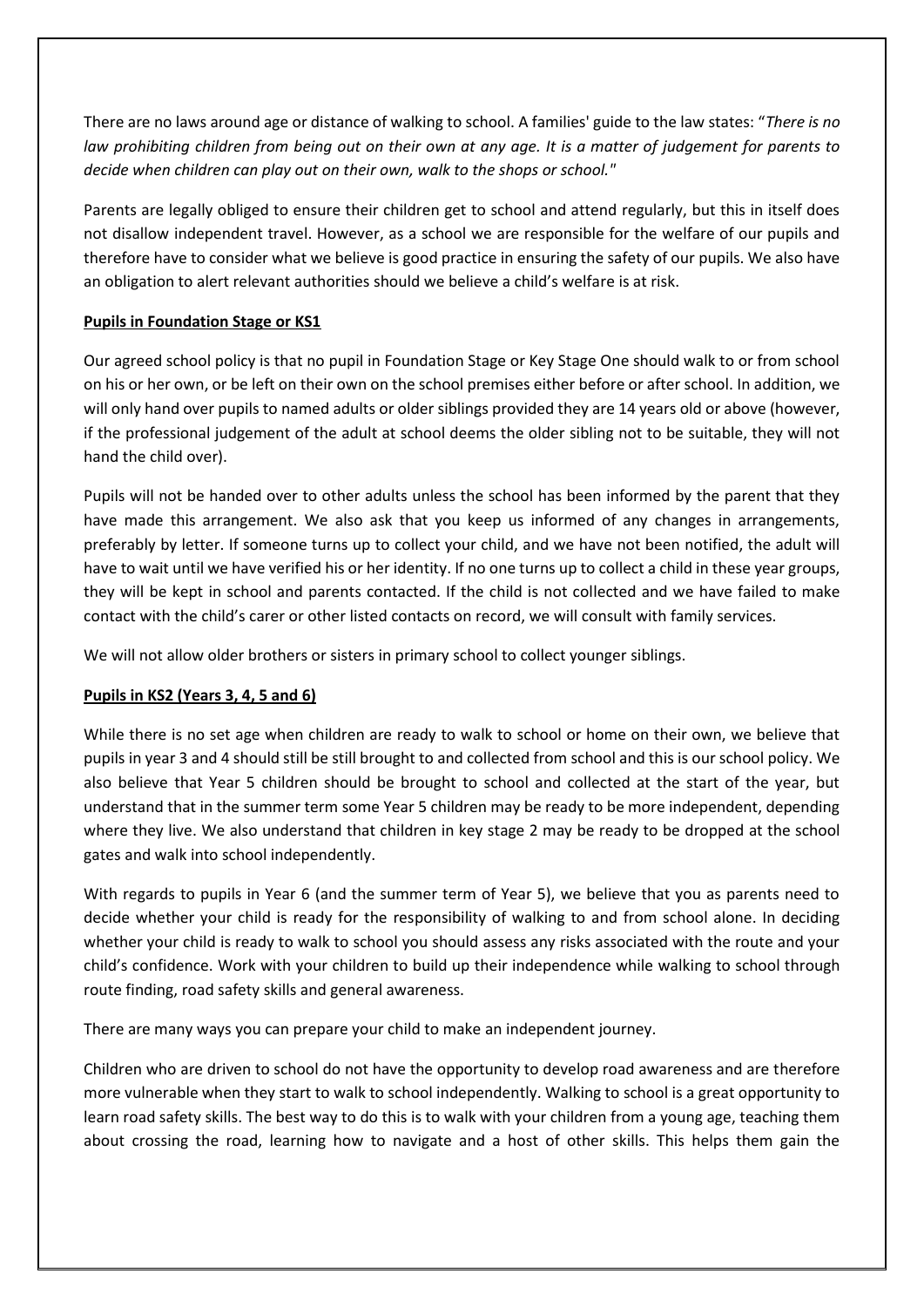experience and confidence to deal with traffic on their own, in preparation for walking with friends or alone when they are older.

Teach your child to:

- Pay attention to traffic at all times when crossing the street; never become distracted.
- Always cross at the crossing where there is that option; do not cross in the middle of the road.
- Cross in a place where you can see clearly in all directions. Avoid parked cars or bends in the road.
- Look both ways before crossing; look and listen for traffic coming; cross while continuing to keep an eye on traffic.
- Look out for cyclists.
- Remember that drivers may not see them, even if they can see the driver.
- Remember that it is hard to judge the speed of a car so be cautious.
- Never, ever, follow someone who is either a stranger or someone they know but is not a designated "safe" adult. Speak to your child about what they should do if this should ever happen.

When deciding whether your child is ready for this responsibility you might want to consider the following:

- 1. Do you trust them to walk straight home?
- 2. Do you trust them to behave sensibly when with a friend?
- 3. Are they road safety aware?
- 4. Would they know what to do if a stranger approaches them?
- 5. Would they have the confidence to refuse to do what a stranger asked?
- 6. Would they know the best action to take if a stranger tried to make them do something they did not want to do?
- 7. Would they know what to do if they needed help?
- 8. Would they know whom best to approach to get help?

If you are not confident about how your child would react then you should seriously consider whether you should allow them to walk on their own.

If you decide that your child is ready for this responsibility and you wish them to walk home from school or out of school to a designated meeting point, then you must inform the school by completing the slip below. Your child will be prevented from walking home unless this permission has been given in writing. Your child will also be responsible for their behaviour whilst on the school premises either before or after school. Should their behaviour not be acceptable you will be asked to accompany them or collect them until they have proved they can be trusted again.

We will not allow children to walk home alone in the dark. Please bear in mind that if they are attending an after school club it may be dark when the club finishes. IF AT ANY TIME YOU NEED TO CHANGE ARRANGEMENTS YOU HAVE MADE PLEASE ENSURE YOU LET US KNOW IN WRITING IMMEDIATLEY